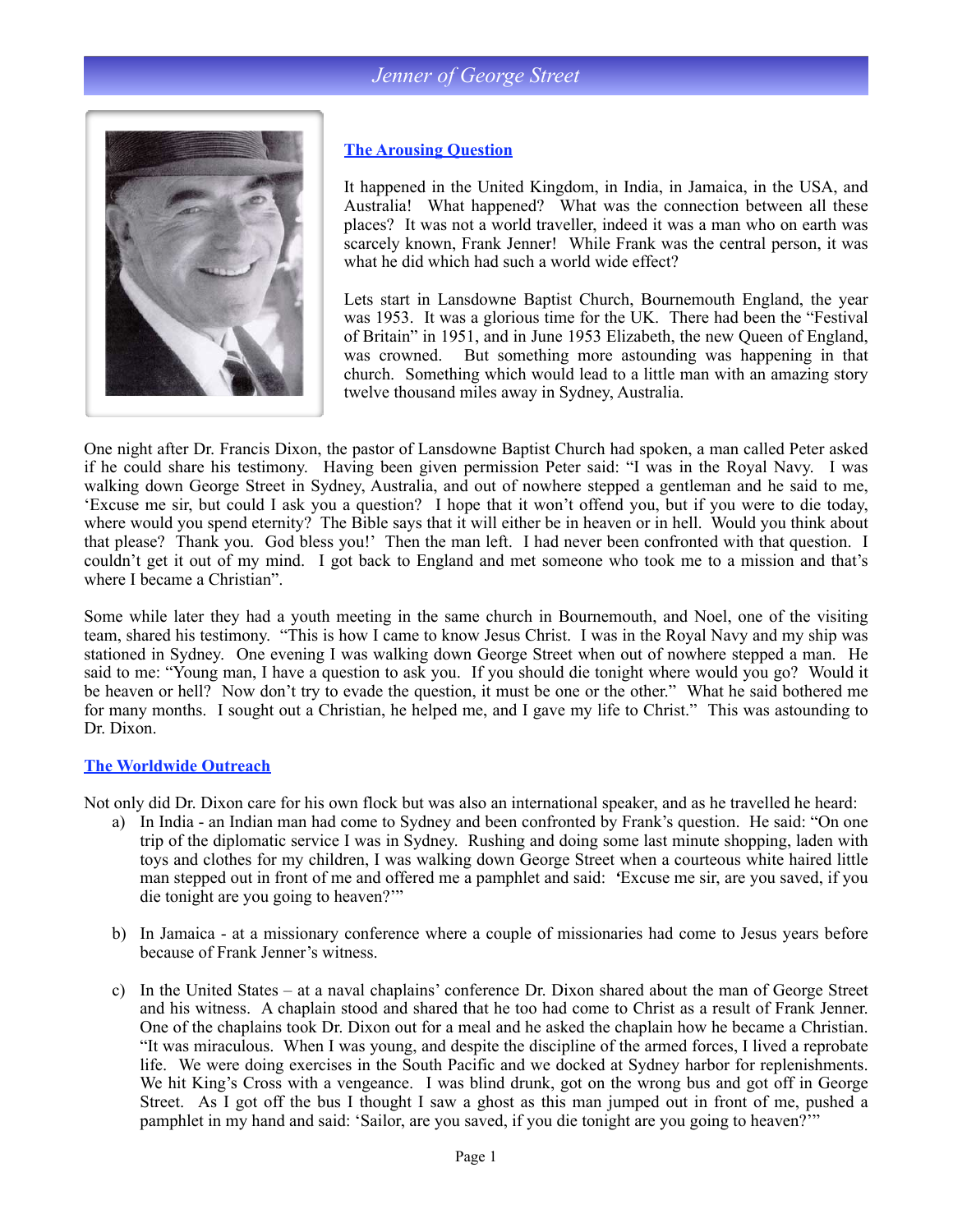- d) In England at a convention our elderly pastors came up and explained that they too had been saved between 25 and 30 years earlier through that same little man on George Street.
- e) In Australia when in Perth Mount Pleasant Church in Perth. When his teaching series was over the senior elder of that Church took him out for a meal and he asked the elder how he got saved. "I grew up in this church from the age of 15. I never made a commitment to Jesus, just hopped on the bandwagon like everyone else. Because of my business ability I grew up to a place of influence. I was on a business trip to Sydney just three years ago. A little man stepped out of a shop doorway, offered me a religious pamphlet, and accosted me with a question. Frank asked a simple question:

"Excuse me sir, are you saved, if you die tonight are you going to heaven or hell?"

### **Meeting Frank**

When in Sydney Dr. Dixon asked the local Baptist Minister if he knew of a little elderly white haired man who handed out tracts on George Street. He replied: "Yes I do, his name is Mr. Jenner, although I don't think he does it any more because he is so frail and elderly." Two nights later they went to meet him in his little apartment. They knocked on the door and this tiny frail old man greeted them. He sat them down and made them tea. He was so frail and his hands shook. As they sat there the story unfolded of how Frank got saved. This little man sat with tears running down his cheeks. He told them his story.

"Before I knew Jesus I lived the wild life of a sailor to the full and had become addicted to gambling. Then, in 1937, I met my Saviour for the first time and my life was transformed – the addiction to gambling gone forever. In a crisis I really hit the wall. One of my colleagues, to whom I gave literal hell, was there to help me. He led me to Jesus and the change in my life was night to day in 24 hours. I was so grateful to God, I promised God that I would share Jesus in a simple witness with at least 10 people a day. As God gave me strength I did that. Sometimes I was ill and couldn't do it, but I made up for the days I missed at other times. I wasn't paranoid about it. I have done this for over 40 years. In my retirement years, the best place was on St. George Street where I saw hundreds of people a day. I got lots of rejections, but a lot of people courteously took the tract. In 40 years of doing this, I have never heard of one single person coming to Jesus until today." In gratitude for his second chance at life, he pledged to serve God to the best of his ability. "In wartime and in peace, good times and bad, I continued with the work that I had promised to do".

Not that this came easily, Jenner struggled to overcome a gambling habit acquired as a sailor, and he suffered persistent health problems throughout his life. It has been estimated that over the years Frank talked to more than one hundred thousand people using the phrase he first thought of in 1937. He was so aware of his weakness that before each encounter on George Street he silently prayed: "I can do all things through Him who gives me strength".

Francis Dixon told the four stories of the men who had responded to the evangelist's simple question. Frank Jenner, with tears in his eyes, fell to his knees and prayed: "O Lord, thank you for tolerating me". After a time of prayer, Jenner confessed that after speaking to ten people a day for the previous 16 years, this was the first time he had heard of lasting results. "You know, I never heard that anyone I ever spoke to had gone on for the Lord. Some made professions of salvation when I spoke to them, but I never ever knew any more than that", he said to his guests.

In later years Frank's health deteriorated, and during his last days he prayed: "Lord, please take me home on a Sunday night". His last request was granted. He died at a quarter to midnight, just at the end of a Sunday night. The next morning a ray of sunlight shone through the open window. It fell upon his beloved well-worn bible and the solitary rose resting on it.

*"The harvest truly is plentiful, but the laborers are few. Therefore pray the Lord of the harvest to send out laborers into His harvest." (Matthew 9:37-38)*